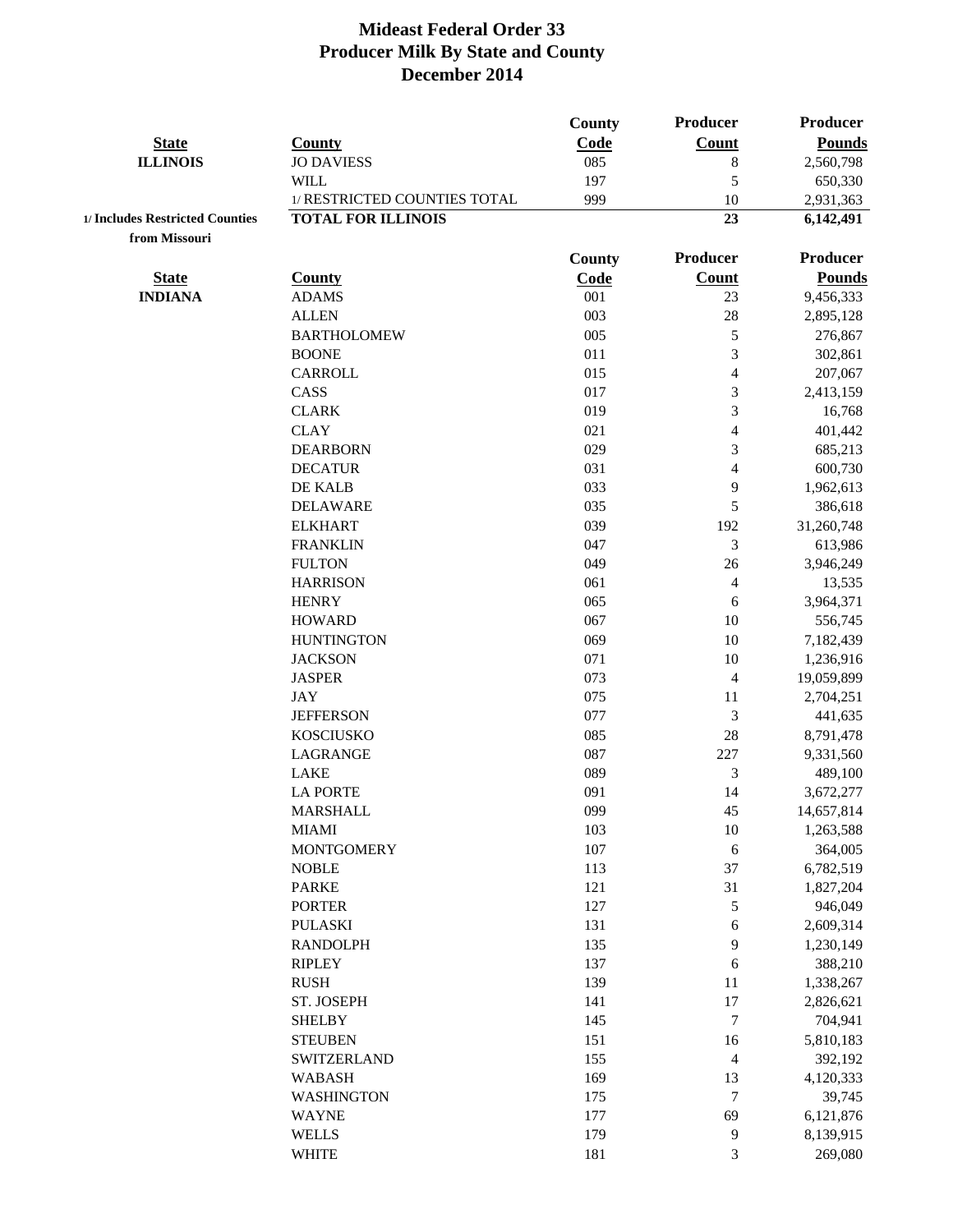|                                 |                              | County      |                 | <b>Producer</b> |
|---------------------------------|------------------------------|-------------|-----------------|-----------------|
| <b>State</b>                    | <b>County</b>                | Code        | Count           | <b>Pounds</b>   |
| <b>INDIANA</b>                  | <b>WHITLEY</b>               | 183         | 10              | 1,974,869       |
|                                 | RESTRICTED COUNTIES TOTAL    | 999         | 32              | 37,678,669      |
|                                 | <b>TOTAL FOR INDIANA</b>     |             | 998             | 212,355,531     |
|                                 |                              | County      | <b>Producer</b> | <b>Producer</b> |
| <b>State</b>                    | <b>County</b>                | <b>Code</b> | Count           | <b>Pounds</b>   |
| <b>IOWA</b>                     | <b>DUBUQUE</b>               | 061         | 9               | 1,626,906       |
|                                 | RESTRICTED COUNTIES TOTAL    | 999         | 2               | 526,521         |
|                                 | <b>TOTAL FOR IOWA</b>        |             | 11              | 2,153,427       |
|                                 |                              | County      | <b>Producer</b> | <b>Producer</b> |
| <b>State</b>                    | County                       | Code        | <b>Count</b>    | <b>Pounds</b>   |
| <b>KENTUCKY</b>                 | <b>CHRISTIAN</b>             | 047         |                 | 20,138          |
|                                 | <b>FLEMING</b>               | 069         | 6               | 563,319         |
|                                 | <b>MASON</b>                 | 161         | 4               | 334,832         |
|                                 | <b>ROBERTSON</b>             | 201         | 5               | 177,876         |
|                                 | <b>TODD</b>                  | 219         | 7               | 52,432          |
|                                 | 2/ RESTRICTED COUNTIES TOTAL | 999         | 14              | 314,378         |
| 2/ Includes Restricted Counties | <b>TOTAL FOR KENTUCKY</b>    |             | 43              | 1,462,975       |
|                                 |                              |             |                 |                 |

**from Tennesee**

|                                 |                           | <b>County</b> | Producer         | <b>Producer</b> |
|---------------------------------|---------------------------|---------------|------------------|-----------------|
| <b>State</b>                    | <b>County</b>             | Code          | <b>Count</b>     | <b>Pounds</b>   |
| <b>MARYLAND</b>                 | 3/ GARRETT                | 023           | 37               | 2,449,101       |
| 3/ Includes Restricted Counties | <b>TOTAL FOR MARYLAND</b> |               | 37               | 2,449,101       |
|                                 |                           | <b>County</b> | Producer         | <b>Producer</b> |
| <b>State</b>                    | <b>County</b>             | Code          | <b>Count</b>     | <b>Pounds</b>   |
| <b>MICHIGAN</b>                 | <b>ALCONA</b>             | 001           | $\tau$           | 1,782,978       |
|                                 | <b>ALLEGAN</b>            | 005           | 69               | 35,565,270      |
|                                 | <b>ALPENA</b>             | 007           | 33               | 5,276,258       |
|                                 | <b>ANTRIM</b>             | 009           | 3                | 1,103,864       |
|                                 | <b>ARENAC</b>             | 011           | 21               | 6,956,262       |
|                                 | <b>BARAGA</b>             | 013           | $\overline{4}$   | 299,988         |
|                                 | <b>BARRY</b>              | 015           | 31               | 29,302,418      |
|                                 | <b>BAY</b>                | 017           | $\boldsymbol{7}$ | 1,922,790       |
|                                 | <b>BERRIEN</b>            | 021           | 8                | 3,859,667       |
|                                 | <b>BRANCH</b>             | 023           | 24               | 6,343,288       |
|                                 | <b>CALHOUN</b>            | 025           | 20               | 13,015,520      |
|                                 | CASS                      | 027           | $\mathfrak{S}$   | 338,188         |
|                                 | <b>CHARLEVOIX</b>         | 029           | 5                | 944,589         |
|                                 | <b>CHEBOYGAN</b>          | 031           | $\overline{4}$   | 721,858         |
|                                 | <b>CHIPPEWA</b>           | 033           | 9                | 775,019         |
|                                 | <b>CLARE</b>              | 035           | 27               | 2,476,058       |
|                                 | <b>CLINTON</b>            | 037           | 63               | 66,511,310      |
|                                 | <b>DELTA</b>              | 041           | 5                | 480,886         |
|                                 | <b>EATON</b>              | 045           | 25               | 2,599,921       |
|                                 | <b>EMMET</b>              | 047           | $\mathfrak{Z}$   | 438,496         |
|                                 | <b>GENESEE</b>            | 049           | $\overline{7}$   | 2,213,275       |
|                                 | <b>GLADWIN</b>            | 051           | 9                | 1,977,041       |
|                                 | <b>GRAND TRAVERSE</b>     | 055           | $\overline{4}$   | 267,586         |
|                                 | <b>GRATIOT</b>            | 057           | 38               | 64,799,766      |
|                                 | <b>HILLSDALE</b>          | 059           | 32               | 9,766,517       |
|                                 | <b>HURON</b>              | 063           | 80               | 82,344,334      |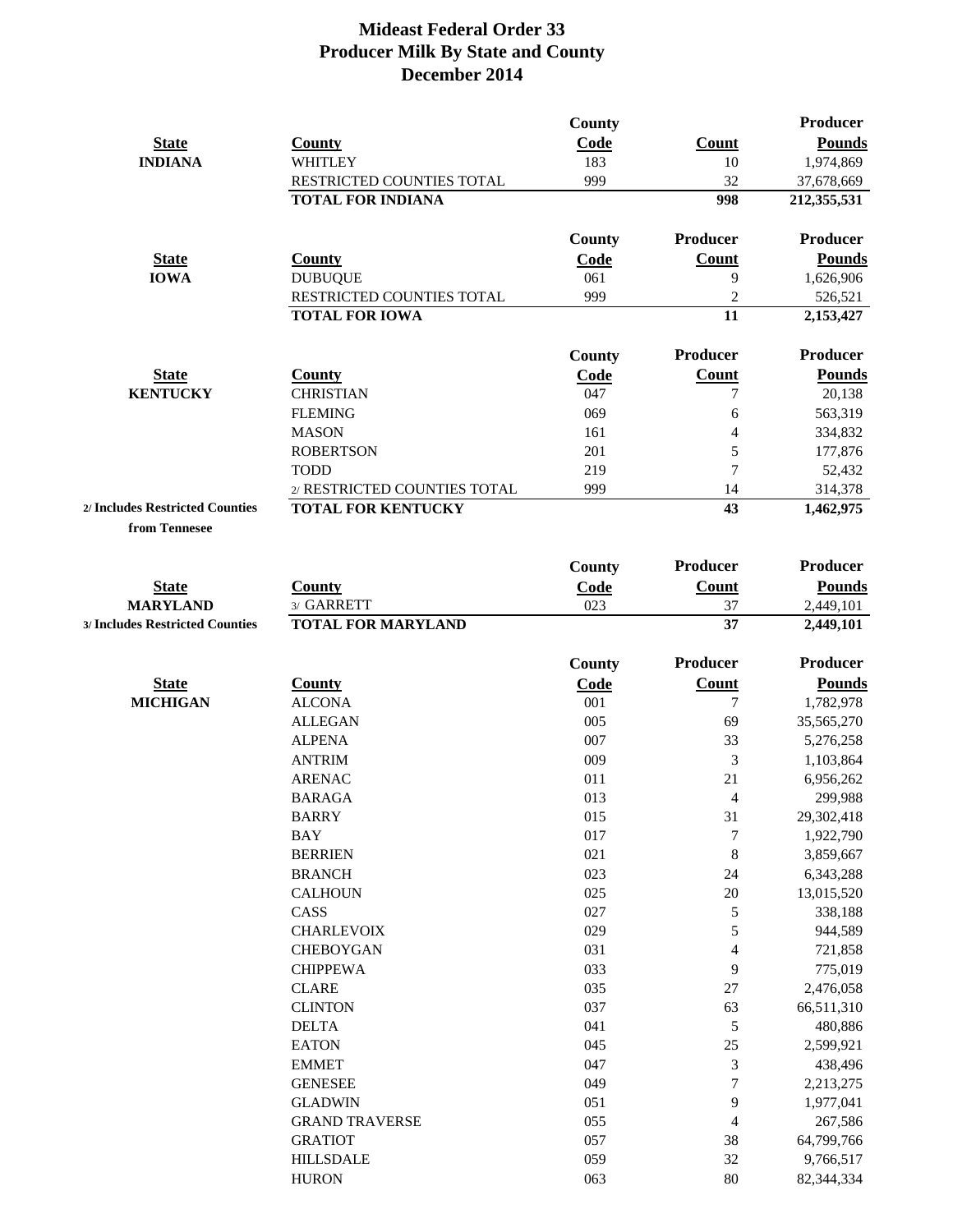|                  |                            | County | <b>Producer</b>  | <b>Producer</b> |
|------------------|----------------------------|--------|------------------|-----------------|
| <b>State</b>     | <b>County</b>              | Code   | <b>Count</b>     | <b>Pounds</b>   |
| <b>MICHIGAN</b>  | <b>INGHAM</b>              | 065    | 27               | 9,384,936       |
|                  | <b>IONIA</b>               | 067    | 51               | 34,971,113      |
|                  | <b>IOSCO</b>               | 069    | 12               | 1,514,985       |
|                  | <b>ISABELLA</b>            | 073    | 41               | 14,061,294      |
|                  | <b>JACKSON</b>             | 075    | 19               | 7,065,240       |
|                  | <b>KALAMAZOO</b>           | 077    | 6                | 13,169,290      |
|                  | <b>KENT</b>                | 081    | 34               | 17,550,576      |
|                  | <b>LAPEER</b>              | 087    | 28               | 3,524,479       |
|                  | <b>LEELANAU</b>            | 089    | $\overline{4}$   | 234,775         |
|                  | <b>LENAWEE</b>             | 091    | 26               | 32,317,800      |
|                  | <b>LIVINGSTON</b>          | 093    | 12               | 5,296,453       |
|                  | <b>MACKINAC</b>            | 097    | 4                | 1,362,551       |
|                  | <b>MACOMB</b>              | 099    | $\boldsymbol{7}$ | 405,010         |
|                  | <b>MARQUETTE</b>           | 103    | 3                | 271,061         |
|                  | <b>MASON</b>               | 105    | 18               | 1,292,662       |
|                  | <b>MECOSTA</b>             | 107    | 25               | 6,135,312       |
|                  | <b>MENOMINEE</b>           | 109    | 16               | 4,579,573       |
|                  | <b>MIDLAND</b>             | 111    | 3                | 1,710,898       |
|                  | <b>MISSAUKEE</b>           | 113    | 44               | 27,454,181      |
|                  | <b>MONROE</b>              | 115    | 5                | 751,773         |
|                  | <b>MONTCALM</b>            | 117    | 56               | 19,952,476      |
|                  | <b>MONTMORENCY</b>         | 119    | $\,8\,$          | 1,281,848       |
|                  | <b>MUSKEGON</b>            | 121    | 16               | 16,442,056      |
|                  | <b>NEWAYGO</b>             | 123    | 52               | 17,724,517      |
|                  | <b>OCEANA</b>              | 127    | 9                | 619,089         |
|                  | <b>OGEMAW</b>              | 129    | 42               | 13,307,019      |
|                  | <b>OSCEOLA</b>             | 133    | 42               | 12,895,123      |
|                  | <b>OSCODA</b>              | 135    | 12               | 824,280         |
|                  | <b>OTTAWA</b>              | 139    | 65               | 58,732,637      |
|                  | PRESQUE ISLE               | 141    | 7                | 1,420,010       |
|                  | <b>SAGINAW</b>             | 145    | 16               | 3,887,008       |
|                  | <b>ST. CLAIR</b>           | 147    | 13               | 2,211,845       |
|                  | ST. JOSEPH                 | 149    | 22               | 10,667,238      |
|                  | <b>SANILAC</b>             | 151    | 112              | 49,130,966      |
|                  | <b>SHIAWASSEE</b>          | 155    | 17               | 4,928,855       |
|                  | <b>TUSCOLA</b>             | 157    | 39               | 19,215,798      |
|                  | <b>VAN BUREN</b>           | 159    | 11               | 7,734,925       |
|                  | <b>WASHTENAW</b>           | 161    | 23               | 4,152,211       |
|                  | <b>WEXFORD</b>             | 165    | 11               | 611,119         |
|                  | RESTRICTED COUNTIES TOTAL  | 999    | 10               | 1,012,991       |
|                  | <b>TOTAL FOR MICHIGAN</b>  |        | 1,511            | 771,889,120     |
|                  |                            | County | Producer         | <b>Producer</b> |
| <b>State</b>     | <b>County</b>              | Code   | <b>Count</b>     | <b>Pounds</b>   |
| <b>MINNESOTA</b> | <b>STEARNS</b>             | 145    | 6                | 287,780         |
|                  | <b>TODD</b>                | 153    | 4                | 30,670          |
|                  | RESTRICTED COUNTIES TOTAL  | 999    | 3                | 453,827         |
|                  | <b>TOTAL FOR MINNESOTA</b> |        | 13               | 772,277         |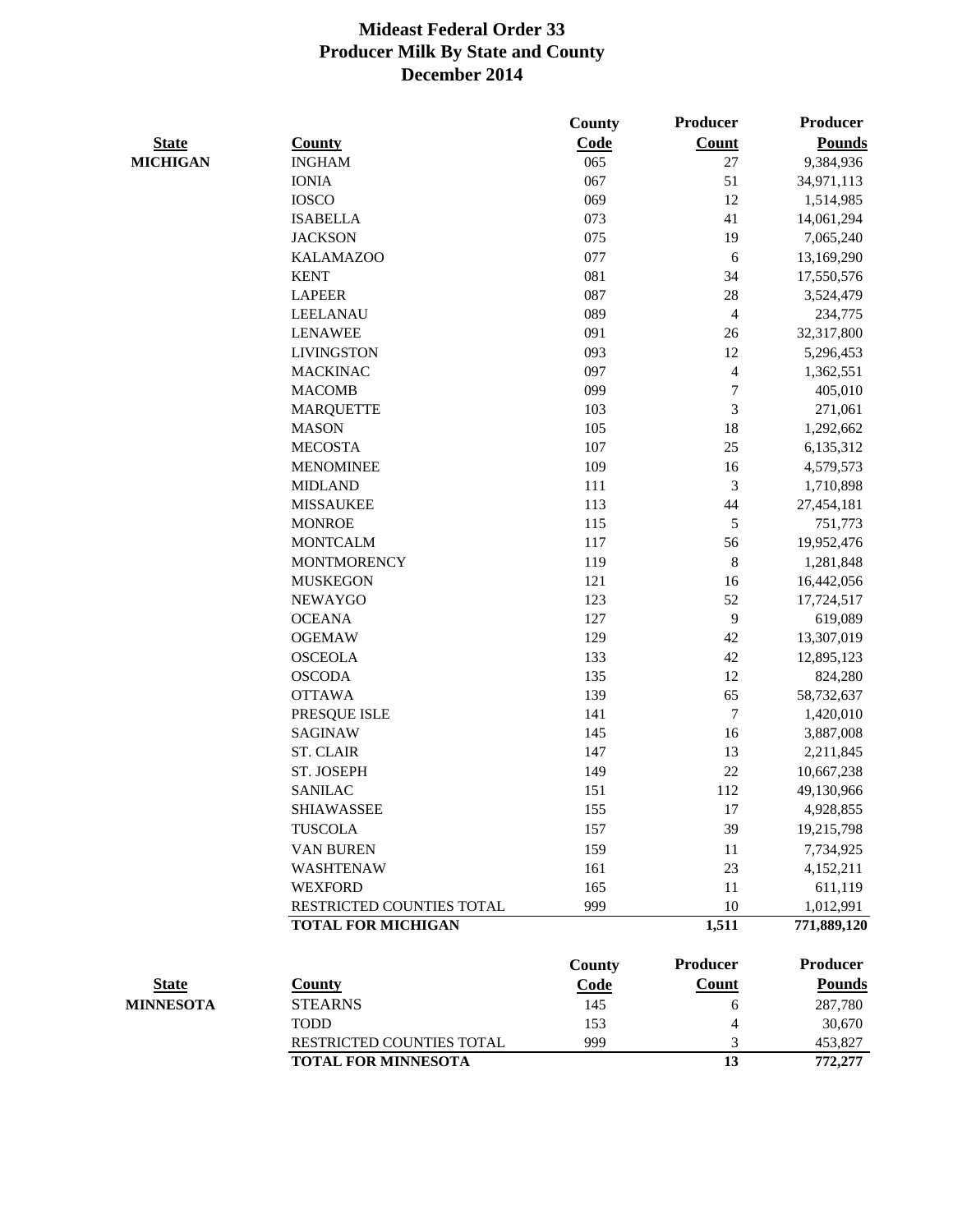|                 |                           | County      | Producer                 | <b>Producer</b> |
|-----------------|---------------------------|-------------|--------------------------|-----------------|
| <b>State</b>    | <b>County</b>             | Code        | <b>Count</b>             | <b>Pounds</b>   |
| <b>NEW YORK</b> | <b>CATTARAUGUS</b>        | 009         | 61                       | 17,858,400      |
|                 | <b>CHAUTAUQUA</b>         | 013         | 160                      | 26,982,243      |
|                 | <b>ERIE</b>               | 029         | 11                       | 2,804,747       |
|                 | <b>GENESEE</b>            | 037         | $\overline{4}$           | 4,347,930       |
|                 | <b>LIVINGSTON</b>         | 051         | 8                        | 13,300,259      |
|                 | <b>WYOMING</b>            | 121         | 18                       | 25,915,590      |
|                 | RESTRICTED COUNTIES TOTAL | 999         | 6                        | 5,846,834       |
|                 | <b>TOTAL FOR NEW YORK</b> |             | 268                      | 97,056,003      |
|                 |                           | County      | Producer                 | <b>Producer</b> |
| <b>State</b>    | <b>County</b>             | <b>Code</b> | <b>Count</b>             | <b>Pounds</b>   |
| <b>OHIO</b>     | <b>ADAMS</b>              | 001         | 22                       | 1,558,510       |
|                 | <b>ALLEN</b>              | 003         | 5                        | 1,759,343       |
|                 | <b>ASHLAND</b>            | 005         | 53                       | 13,748,853      |
|                 | <b>ASHTABULA</b>          | 007         | 35                       | 6,175,637       |
|                 | <b>ATHENS</b>             | 009         | 11                       | 683,121         |
|                 | <b>AUGLAIZE</b>           | 011         | 42                       | 7,228,044       |
|                 | <b>BELMONT</b>            | 013         | 14                       | 1,061,342       |
|                 | <b>BROWN</b>              | 015         | 12                       | 859,759         |
|                 | <b>BUTLER</b>             | 017         | 3                        | 268,302         |
|                 | <b>CARROLL</b>            | 019         | 30                       | 2,338,438       |
|                 | <b>CHAMPAIGN</b>          | 021         | 15                       | 1,520,354       |
|                 | <b>CLARK</b>              | 023         | $\overline{\mathcal{A}}$ | 8,253,220       |
|                 | <b>CLINTON</b>            | 027         | 5                        | 426,710         |
|                 | <b>COLUMBIANA</b>         | 029         | 83                       |                 |
|                 |                           |             |                          | 14,183,577      |
|                 | <b>COSHOCTON</b>          | 031         | 25                       | 3,057,264       |
|                 | <b>CRAWFORD</b>           | 033         | 8                        | 2,774,768       |
|                 | <b>DARKE</b>              | 037         | 51                       | 10,637,851      |
|                 | <b>DEFIANCE</b>           | 039         | 12                       | 8,805,168       |
|                 | <b>DELAWARE</b>           | 041         | 4                        | 295,495         |
|                 | <b>FAIRFIELD</b>          | 045         | 9                        | 618,847         |
|                 | <b>FAYETTE</b>            | 047         | 3                        | 699,400         |
|                 | <b>FULTON</b>             | 051         | 11                       | 4,071,260       |
|                 | <b>GALLIA</b>             | 053         | $\boldsymbol{7}$         | 514,554         |
|                 | <b>GEAUGA</b>             | 055         | 58                       | 4,018,802       |
|                 | <b>GREENE</b>             | 057         | 6                        | 1,327,810       |
|                 | <b>GUERNSEY</b>           | 059         | $\overline{7}$           | 593,588         |
|                 | <b>HANCOCK</b>            | 063         | $\mathfrak{Z}$           | 1,389,327       |
|                 | <b>HARDIN</b>             | 065         | 9                        | 13,734,286      |
|                 | <b>HARRISON</b>           | 067         | 11                       | 719,771         |
|                 | <b>HENRY</b>              | 069         | 9                        | 2,995,492       |
|                 | <b>HIGHLAND</b>           | 071         | 32                       | 2,380,241       |
|                 | <b>HOLMES</b>             | 075         | 176                      | 15,299,989      |
|                 | <b>HURON</b>              | 077         | 52                       | 6,516,563       |
|                 | <b>JACKSON</b>            | 079         | 6                        | 137,504         |
|                 | <b>JEFFERSON</b>          | 081         | $\boldsymbol{7}$         | 767,969         |
|                 | <b>KNOX</b>               | 083         | 28                       | 8,586,217       |
|                 | <b>LICKING</b>            | 089         | 13                       | 5,055,345       |
|                 | <b>LOGAN</b>              | 091         | 34                       | 4,893,962       |
|                 | <b>LORAIN</b>             | 093         | 18                       | 1,920,222       |
|                 | <b>MADISON</b>            | 097         | 14                       | 13,044,930      |
|                 | <b>MAHONING</b>           | 099         | 33                       | 9,519,032       |
|                 | <b>MARION</b>             | 101         | 6                        | 7,831,216       |
|                 | <b>MEDINA</b>             | 103         | 22                       | 3,894,391       |
|                 | <b>MEIGS</b>              | 105         | 5                        | 477,410         |
|                 |                           |             |                          |                 |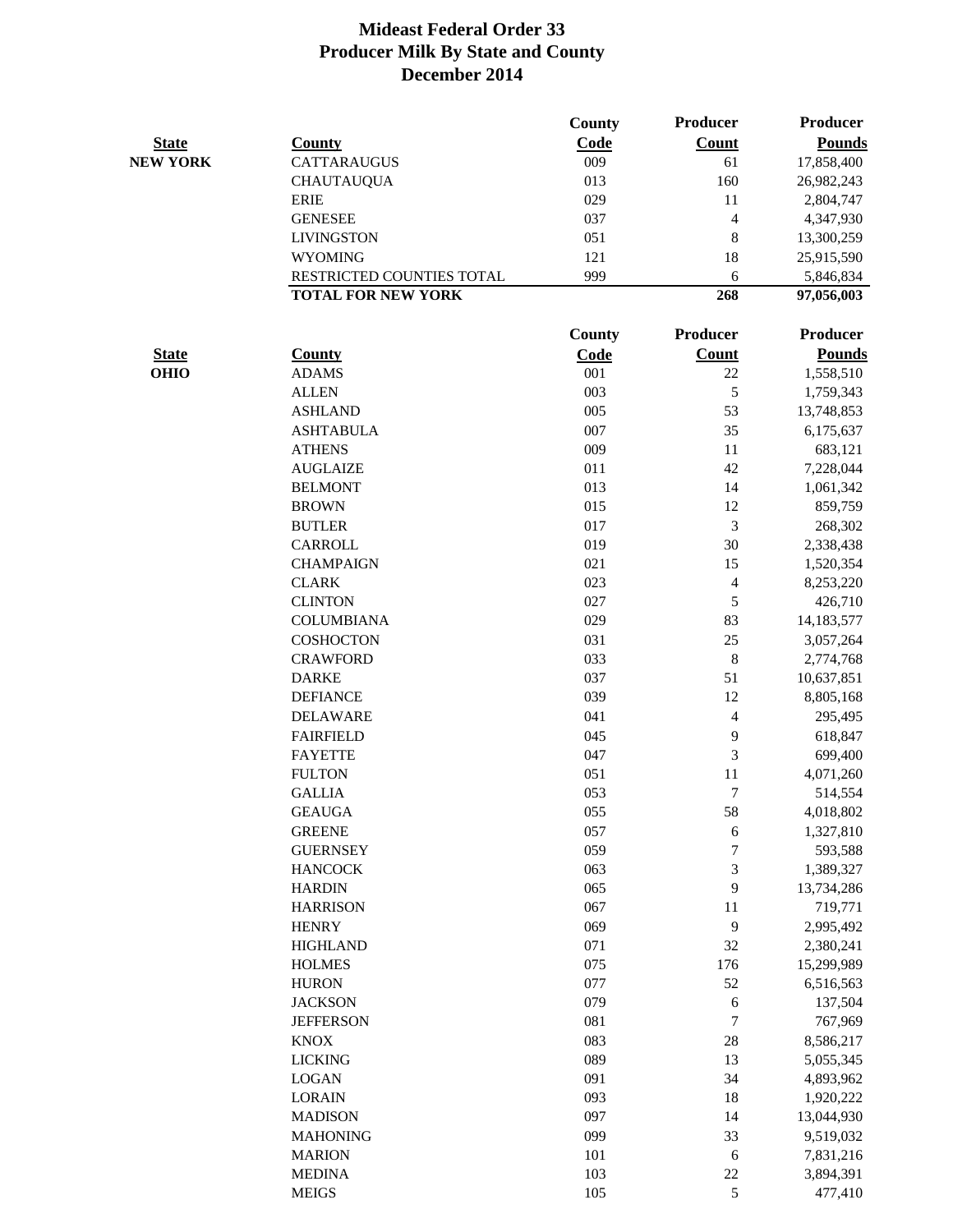|              |                           | County        | Producer         | <b>Producer</b> |
|--------------|---------------------------|---------------|------------------|-----------------|
| <b>State</b> | <b>County</b>             | Code          | <b>Count</b>     | <b>Pounds</b>   |
| <b>OHIO</b>  | <b>MERCER</b>             | 107           | 107              | 33,119,732      |
|              | <b>MIAMI</b>              | 109           | 12               | 1,286,270       |
|              | <b>MONROE</b>             | 111           | 13               | 816,756         |
|              | <b>MORGAN</b>             | 115           | $\boldsymbol{7}$ | 1,754,930       |
|              | <b>MORROW</b>             | 117           | 8                | 2,463,713       |
|              | <b>MUSKINGUM</b>          | 119           | 15               | 1,197,101       |
|              | <b>PAULDING</b>           | 125           | 9                | 13,849,071      |
|              | <b>PERRY</b>              | 127           | 3                | 448,676         |
|              | <b>PICKAWAY</b>           | 129           | 9                | 2,905,132       |
|              | <b>PIKE</b>               | 131           | 9                | 674,839         |
|              | <b>PORTAGE</b>            | 133           | 14               | 3,118,987       |
|              | <b>PREBLE</b>             | 135           | 10               | 1,178,586       |
|              | <b>PUTNAM</b>             | 137           | 13               | 9,662,731       |
|              | <b>RICHLAND</b>           | 139           | 106              | 11,868,911      |
|              | <b>ROSS</b>               | 141           | 9                | 649,484         |
|              | <b>SANDUSKY</b>           | 143           | 10               | 787,475         |
|              | <b>SCIOTO</b>             | 145           | 3                | 295,920         |
|              | <b>SENECA</b>             | 147           | 6                | 949,544         |
|              | <b>SHELBY</b>             | 149           | 46               | 10,662,812      |
|              | <b>STARK</b>              | 151           | 78               | 16,432,445      |
|              | <b>TRUMBULL</b>           | 155           | 30               | 4,626,675       |
|              | TUSCARAWAS                | 157           | 134              | 12,387,000      |
|              | <b>UNION</b>              | 159           | 8                | 905,634         |
|              | <b>VAN WERT</b>           | 161           | 10               | 3,980,509       |
|              | <b>WASHINGTON</b>         | 167           | 18               | 3,041,007       |
|              | <b>WAYNE</b>              | 169           | 238              | 55,515,267      |
|              | <b>WILLIAMS</b>           | 171           | 5                | 6,811,690       |
|              | <b>WOOD</b>               | 173           | 5                | 7,153,165       |
|              | <b>WYANDOT</b>            | 175           | $\overline{7}$   | 745,134         |
|              | RESTRICTED COUNTIES TOTAL | 999           | 17               | 2,326,960       |
|              | <b>TOTAL FOR OHIO</b>     |               | 1,972            | 408,260,040     |
|              |                           | <b>County</b> | Producer         | <b>Producer</b> |
| <b>State</b> | <b>County</b>             | Code          | <b>Count</b>     | <b>Pounds</b>   |
| PENNSYLVANIA | <b>ARMSTRONG</b>          | 005           | 31               | 4,126,418       |
|              | <b>BEAVER</b>             | 007           | 27               | 1,871,652       |
|              | <b>BLAIR</b>              | 013           | 10               |                 |
|              |                           |               |                  | 1,093,710       |
|              | <b>BUTLER</b>             | 019           | 33               | 3,722,834       |
|              | <b>CAMBRIA</b>            | 021           | 10               | 1,476,288       |
|              | <b>CENTRE</b>             | 027           | 17               | 1,074,737       |
|              | <b>CLARION</b>            | 031           | 26               | 2,914,037       |
|              | <b>CLEARFIELD</b>         | 033           | 10               | 827,344         |
|              | <b>CLINTON</b>            | 035           | 20               | 1,010,655       |
|              | <b>CRAWFORD</b>           | 039           | 142              | 20,011,717      |
|              | <b>ELK</b>                | 047           | 8                | 574,193         |
|              | <b>ERIE</b>               | 049           | 71               | 5,671,602       |
|              | <b>FAYETTE</b>            | 051           | 25               | 2,948,654       |
|              | <b>FOREST</b>             | 053           | 3                | 179,492         |
|              | <b>HUNTINGDON</b>         | 061           | 12               | 6,417,248       |
|              | <b>INDIANA</b>            | 063           | 58               | 8,156,347       |
|              | <b>JEFFERSON</b>          | 065           | 33               | 2,081,146       |
|              | <b>LAWRENCE</b>           | 073           | 37               | 6,392,667       |
|              | <b>MERCER</b>             | 085           | 75               | 7,578,582       |
|              | <b>SOMERSET</b>           | 111           | 82               | 4,847,357       |